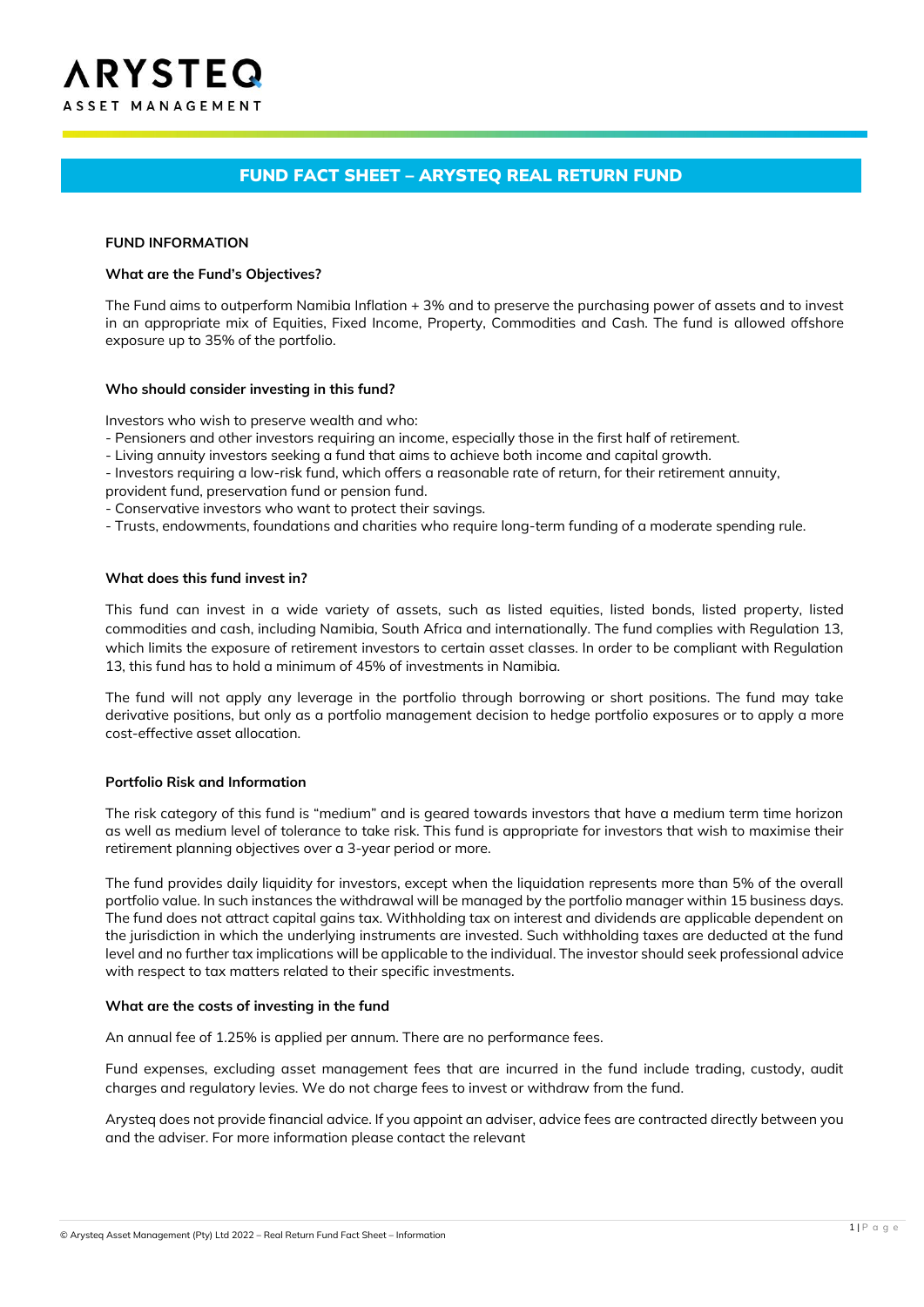

## **IMPORTANT INFORMATION**

## **Information and content**

The information in and content of this publication are provided by Arysteq as general information about the company and its products and services. Arysteq does not guarantee the suitability or potential value of any information or particular investment source. The information provided is not intended to, nor does it constitute financial, tax, legal, investment or other advice. Before making any decision or taking any action regarding your finances, you should consult a qualified financial adviser. Nothing contained in this publication constitutes a solicitation, recommendation, endorsement or offer by Arysteq.

Arysteq has taken and will continue to take care that all information provided, in so far as this is under its control, is true and correct. However, Arysteq shall not be responsible for and therefore disclaims any liability for any loss, liability, damage (whether direct or consequential) or expense of any nature whatsoever which may be suffered as a result of or which may be attributable, directly or indirectly, to the use of or reliance on any information provided.

## **Management Company**

Arysteq Asset Management (Pty) Ltd ("Arysteq") is registered with NAMFISA and the investment management license number is 25/12/86. Arysteq is a wholly owned subsidiary of Lexus Securities (Pty) Ltd, a diversified financial services group that is entirely owned. Arysteq has one wholly owned subsidiary, Arysteq Unit Trust Management Ltd under which our unit trust scheme is housed. Its unit trust scheme license number is 25/9/5/26.

The custodians of the Arysteq Unit Trust Scheme is Nedbank Namibia.

## **Performance**

Collective investment schemes in securities (unit trusts or funds) are generally medium- to long-term investments. The value of units may go down as well as up and past performance is not necessarily a guide to future performance. The Management Company does not provide any guarantee regarding the capital or the performance of the Fund. Performance figures are provided by the Investment Manager and are for lump sum investments with income distributions reinvested. Actual investor performance may differ as a result of the investment date, the date of reinvestment and applicable taxes.

## **Unit Price**

Unit trust prices are calculated on a net asset value basis, which is the total market value of all assets in the Fund, including any income accruals and less any permissible deductions from the Fund, divided by the number of units in issue. Forward pricing is used and fund valuations take place at approximately 15:00 each business day. Purchase and redemption requests must be received by the Management Company by 10:00 each business day to receive that day's price.

### **Foreign Exposure**

This fund may have foreign exposure through secondary listings that are inward listed on the Johannesburg Securities Exchange (JSE). Additionally the fund can invest up to 35% in assets listed on markets outside of Africa.

## **FTSE/JSE Capped Shareholder Weighted Index (SWIX)**

The FTSE/JSE Capped SWIX All Share Index represents 99% of the full market cap value of all eligible securities listed on the Main Board of the JSE however, all constituents are weighted by an alternate free float, called the SWIX free float. The SWIX free float represents the proportion of a constituent's share capital that is held in dematerialised form and registered on the South African share register, maintained by Strate. The SWIX free float is the minimum of the percentage shares held on Strate and the company free float. Source: JSE

## **MSCI Index Series**

MSCI makes no express or implied warranties or representations and shall have no liability whatsoever with respect to any MSCI data contained herein. The MSCI data may not be further redistributed or used as a basis for other indexes or any securities or financial products. This report is not approved, endorsed, reviewed or produced by MSCI. None of the MSCI data is intended to constitute investment advice or a recommendation to make (or refrain from making) any kind of investment decision and may not be relied on as such. Source: MSCI Inc